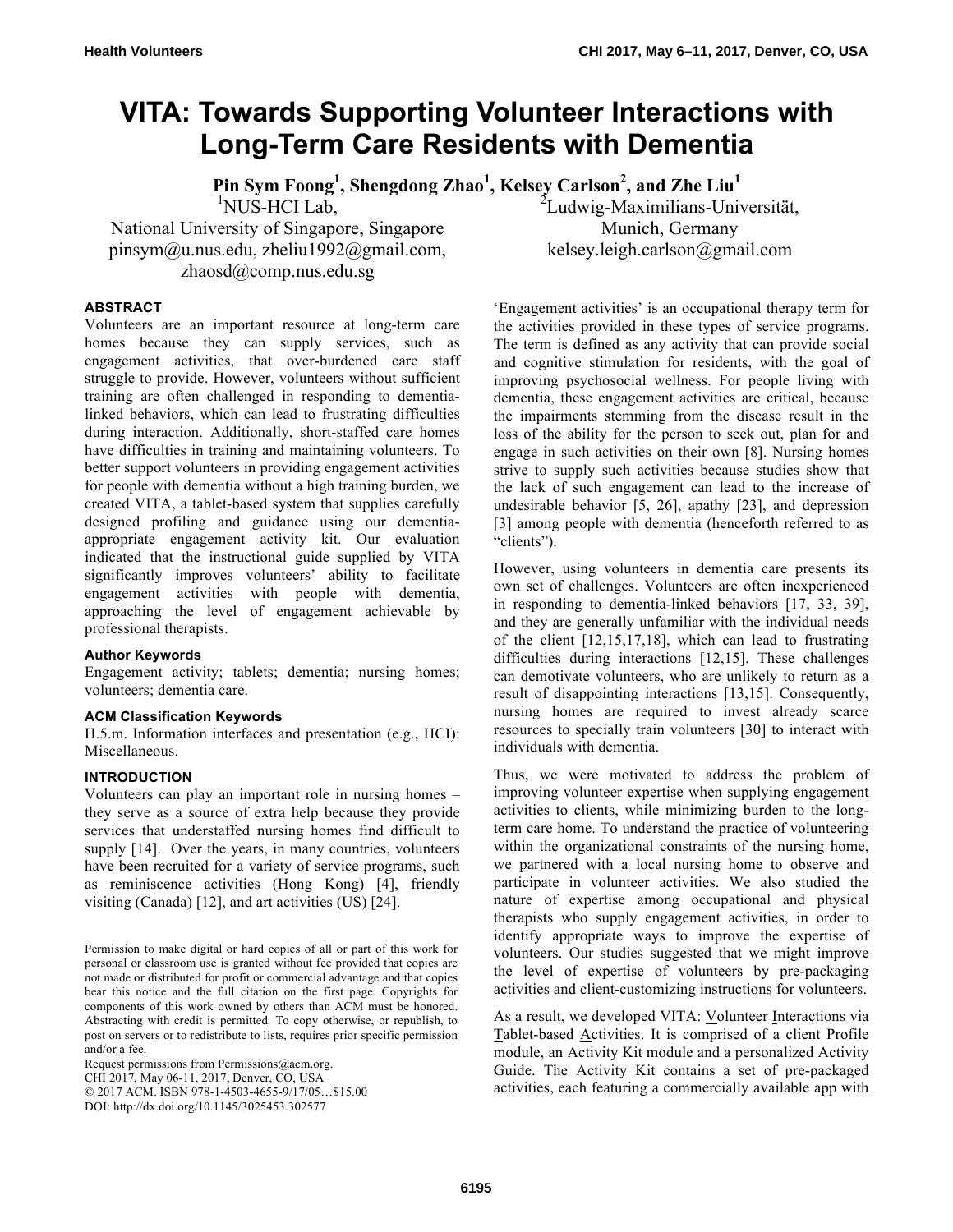accompanying instructions for volunteers to facilitate client engagement with the app.

For example, if a client named Karen enjoys crafts, an employee of the nursing home can use VITA to create a tailored Profile for Karen that includes these activities. Then, when a new volunteer arrives and is assigned to engage Karen, the volunteer is given a tablet containing Karen's simplified biography and instructions on how to interact with her using these activities. Since Activity Guides are unique to each client, volunteers are more effective and time is saved for both volunteers and nursing home staff.

Using a mixed-methods study, we evaluated the effect of volunteers using VITA's Activity Guide on engagement of clients. We compared engagement outcomes against a control condition with no facilitation instructions, and also against the ideal scenario of one-to-one facilitation by an experienced therapist.

We found that volunteers using VITA's Activity Guide could facilitate engagement at significantly higher levels compared to those in the control condition. In addition, these results were comparable to therapist-interaction outcomes, with a stronger effect observed when used with clients with more severe dementia. Our findings indicate that this approach of providing volunteers with client biographical information that is supplemented with facilitation instructions enhances client engagement.

The contributions of this paper include the following:

1) Qualitative contextualized studies to derive user requirements for a computer-supported program for volunteers.

2) The provision of VITA, a tablet-based system that enables volunteers to facilitate engagement activities for individuals with dementia without a high training burden. VITA's central proposition is pre-packaged, volunteerfriendly activities that are easily customizable to client needs.

3) An empirical evaluation that shows the effectiveness of VITA, with findings that point to the importance of analysis of outcomes by dementia severity.

# **RELATED WORK**

In this section, we review computer-supported ways to enhance engagement in dementia, and look also at volunteer-specific research.

In dementia care, there exists a large body of work focused on supplying clients with engagement activities [e.g. 14,29]. The key guideline derived from these physical engagement studies is to offer activities are customized to the individuals – by abilities [34], personal interests [22] or even personality [22]. Although such methods are possibly applicable to digital activities, there were no previous studies that have attempted customization of computerbased activities for engagement.

Digital apps have been studied as cognitive training programs [e.g. 26], but not as engagement activities that are targeted toward psychosocial wellness. Other studies, using custom-built multimedia devices for engagement, show that devices can be very effective as a focal point when interacting with people with dementia. Depending on the content it supplies, the device can help improve conversation via the supply of personal history [12] or cohort-based prompts [1], or improve the caregivers' understanding of the personality and preferences of the person with dementia via holistic health records [25], multimedia presentations [37], personalized art installations [35] and personal interactive jewelry [36].

While these devices are useful for clients and their caregivers, we could not directly apply them to the goal of this paper: improving volunteer expertise when interacting with clients. The studies mentioned above are targeted at clients and their primary caregivers (e.g. family and care workers), who are often already familiar with dementia care. We are not aware of any digital engagement artifacts designed specifically for use by volunteers, although volunteers may have been incidental participants in some cases [25,37]. Therefore, we expanded the scope of the literature review to volunteer training programs.

# **Training Programs for Volunteers**

From our review of previous studies, we saw that the information requirements for volunteers have some similarities with primary caregivers, but also some important differences. Both groups share a need for better understanding of dementia itself [4,12,15,31]. Primary family caregivers want information on burden coping mechanisms [31,32] and alternative care services [32,33] for their loved ones, while volunteers have thus far expressed none of these information needs. Instead, they have expressed a variety of requests such as access to biographical history, preferences, recently conducted activities and even medical histories of the individuals with dementia [12,15,18]. The studies suggest that they want this information in order to build empathy and to connect with the client [15,18]. It appears that due to their unfamiliarity with the client, volunteers have information needs that revolve around basic 'getting-to-know-you' content.

Interestingly, although quite a few studies have reported what volunteers ask to know, to our knowledge there have been no studies that implement the delivery of such information, or subsequently assess the effects of sharing such information on volunteer efficacy. Thus, our first research question was to determine the nature and type of biographical information that a volunteer-support system should supply, in order to increase a volunteer's ability to engage with clients.

Another reported way to enhance the ability of volunteers to engage clients is to supply training - often a combination of knowledge about the disease and coping methods and information on conducting the target activity. Many studies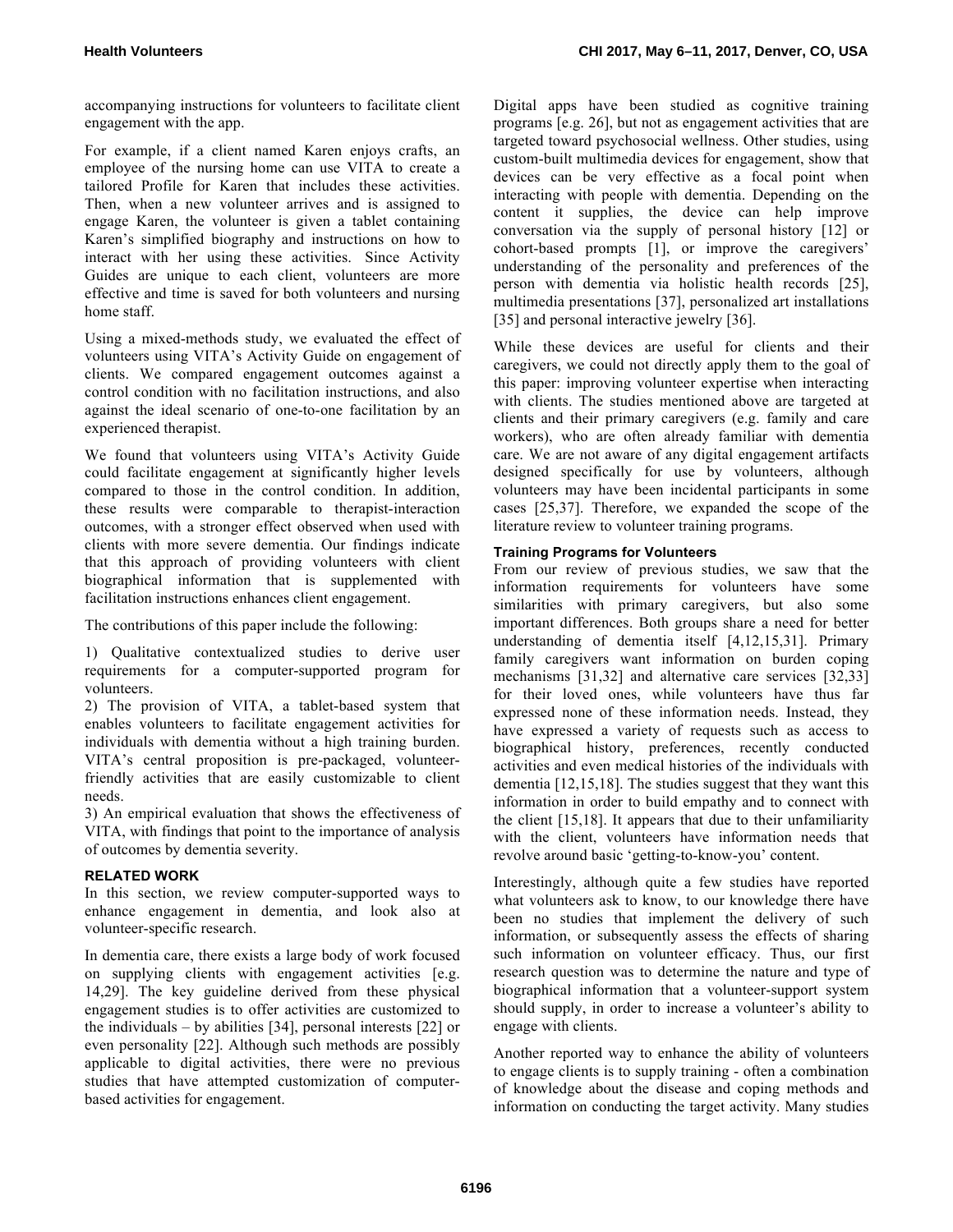report on the success of such activity-specific training programs [e.g. 4,17,18], indicating that volunteer training is a reliable method to improve volunteer efficacy.

At the same time, these studies report ongoing issues in the *supply* of volunteer training. They suggest that further work is needed to reduce volunteer drop-out [29], improve volunteer commitment [4], and reduce the duration of training [12]. Furthermore, some studies point out the need for creating a system for ongoing support post-training, via volunteer supervisors [14,24]. These difficulties are consistent with research on the difficulties of long term care facilities in general, where volunteer recruitment and management requires a significant use of resources [14,15,30].

Overall, the related work indicates that there is a research gap in knowing what type of information to offer volunteers to improve their interaction with clients. At the same time, there is a need to ensure that solutions implemented to support volunteers do not further strain the ability of longterm facilities to provide such systems.

# **DESIGN AND DEVELOPMENT OF VITA**

As HCI researchers, we approached this challenge as an example of task support research. What behaviors should volunteers have in order to improve their efficacy with clients? How do experts, such as occupational therapists, behave with clients? Can we identify computer-supported methods to improve the ability of volunteers to attain these same behaviors? How do we design a system to minimize the maintenance burden to care staff?

To answer these questions, we first conducted an exploratory participant-observer [21] study at a local care home to gather insight into the practice of volunteering and volunteer management. Based on the findings of the first study, we drafted initial system concepts. We brought these concepts to a focus group consisting of long-term care staff with experience in supplying engagement activities. The feedback of the participants expanded our understanding of therapeutic expertise, and in turn informed our user requirements for the system.

## **Participant-Observation Study**

We partnered with a 250-bed, subsidized long-term care facility in Singapore. As with half of nursing homes in this country the care center is run by a voluntary welfare organization<sup>1</sup> [39]. Detailed findings of this study are documented elsewhere [15], so we only summarize the key points below.

#### *Strained Resources*

We affirmed the aforementioned link between care staff shortage and the role of volunteers in a nursing home. At this nursing home, there was approximately 1 care staff to every 8 residents, which is far below government guidelines of 1 staff to 3.5 residents [39]. To alleviate the burden, the home's Volunteer Coordinator arranges an average of 2 group volunteer visits a month, each consisting of approximately 10–20 persons from a large variety of schools and welfare organizations.

#### *Makeup of volunteers*

Although this number was not small, we also learnt that the pool of volunteers was characterized by constant shifts in number and abilities. Almost all the volunteers were single visit volunteers, coming from various social organizations, companies and schools. The few long-term volunteers we encountered performed instrumental services, such as haircuts and administration. The home's Volunteer Coordinator explained, "*A regular commitment over a year is extremely difficult to negotiate with our partner schools. They have their own schedules too, so we just accept when we can, and try to request for help when we need it.*"

# *Types of engagement activities*

Our next observation was that the physical constraints of the home strongly influenced the types of engagement activities the staff felt they could undertake. As with many long-term care facilities in metropolitan Asia, limited space was an issue. The home had shifted two years ago from a 5 story building with garden space to a new 9-story building with scarce surrounding land. With the new layout, staff had to adapt activities to involve fewer residents at one time, take up less space, involve less equipment, and require less movement between floors for residents with mobility difficulties..

# *Challenges of tablet-based activities*

One example of a possible solution was the introduction of 'tablet therapy' as an engagement activity. The value of tablet technology in this setting comes from it being a single piece of equipment that has many interaction options, is portable, and has the potential for promoting interactions in smaller groups. We observed and interviewed single-visit volunteers with tablets who visited residents with dementia. While volunteers generally found the tablet to be a useful device for mediating conversations with the clients, they also experienced awkwardness and difficulty with the communication abilities and the dementia-linked behaviors of the clients they met. Many of them were also at a loss at how to engage these clients.

As a result of this study, we identified a design opportunity to support volunteers' information and expertise needs via the use tablets, due to the following reasons: 1) tablets were already in use, and volunteers found it useful to help facilitate activities with clients; 2) unlike physical activities, which often require an assortment of equipment and larger activity areas, tablets allow a wide variety of applications, catering to different interests, to be stored on a compact device. It also requires much less space to use.

 $<sup>1</sup>$  The remaining half are private homes</sup>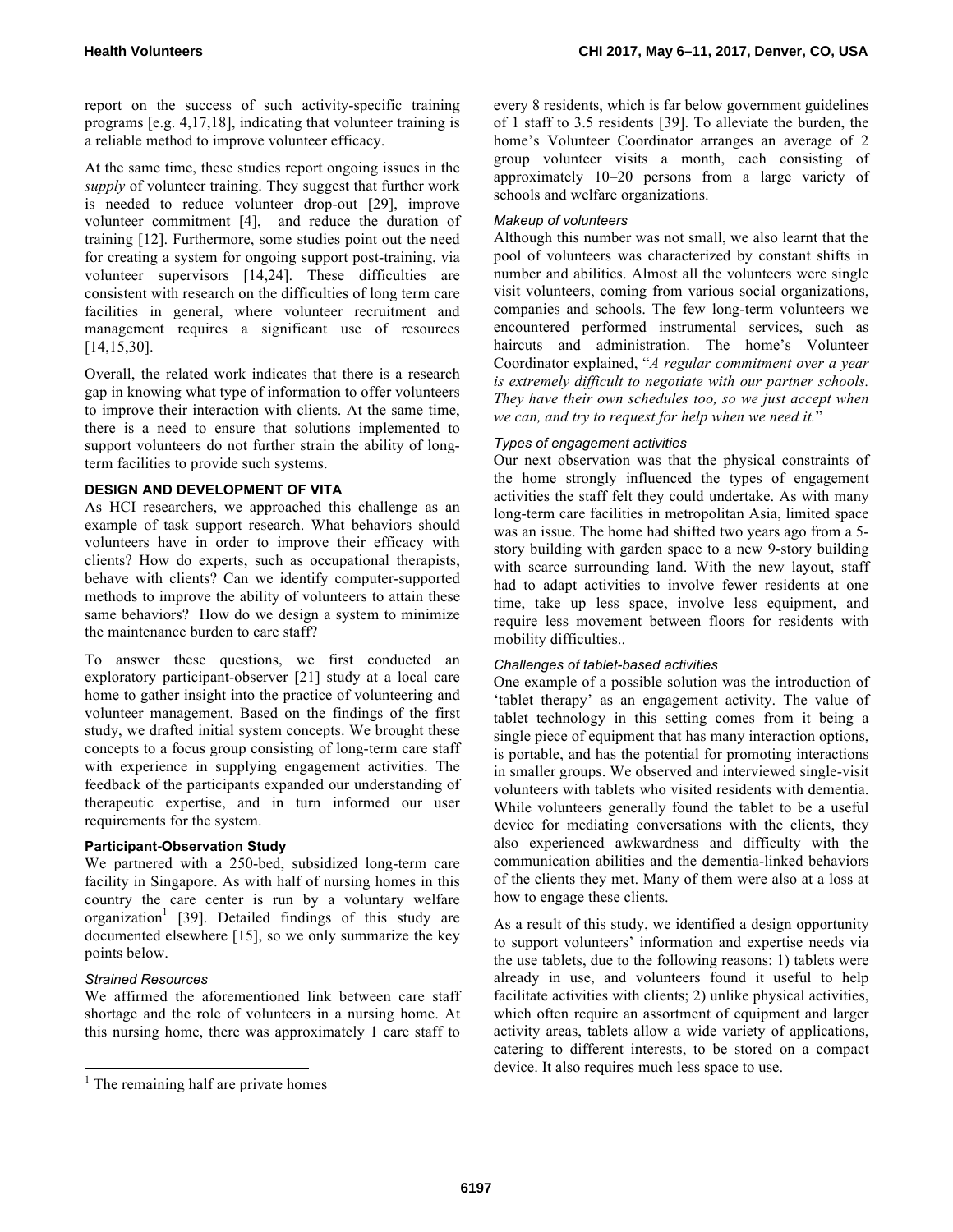# **Focus Group Study**

To better understand how to design tablet-based engagement activities, we conducted a focus group study with long-term care workers who were familiar with organizing engagement activity programs with volunteers.

## *Participants*

We recruited an occupational therapist, a physiotherapist, a long-term care nurse, and a community care therapist (age mean=28.2, all female, average years in long-term care = 3.8). One co-author and a research student facilitated the focus group.

# *Materials and Method*

Materials used during the focus group sessions were video footage of a tablet therapy session, early workflow sketches, and commercially available apps for dementia activities. We chose CleverMind [40] and GreyMatters [41] from the App Store's top 10 recommendations as they are specifically designed for clients, offering biographical information and a variety of game and engagement content.

# *Focus Group Results*

The participants found that CleverMind and GreyMatters seemed to have cognitive game content (e.g. card matching) that suited the needs of clients, but they still would not choose to use such apps to facilitate engagement in their work due to the following reasons.

Firstly, the participants indicated that the content of the dementia-specific apps were too culture-specific. For example, CleverMind's music content was exclusively comprised of American music from the 1950's, which may not be familiar to local clients. Therapists explained that they often favor local music, sung in local dialects, as stimuli for engagement.

Secondly, the cognitive game content of the apps did not pre-customize the activities to the client's abilities. Therefore, some trial and error may still be needed in order to find the appropriate game and game level for a particular client. Participants mentioned that volunteers who are unfamiliar with either dementia or the client may interpret errors made during this search process as failures. Instead the physiotherapist suggested that volunteers be given 'booster activities', activities that are already known to succeed with each client, in order to boost the volunteer's confidence and quickly capture the client's attention.

When queried about how they think volunteers should use apps with clients, participants pointed out that many freely available apps can be re-purposed. In essence, activities around existing apps can be modified to become dementiafriendly. As mentioned by the occupational therapist, *"Most tasks can be broken into smaller tasks - with some prompting and cueing from a facilitator, often the clients can still complete these tasks."* For example, a client's selfdressing activity can be broken down into steps by laying out the clothing in the order of dressing on a bed. In the same way, the operation of an app can be presented in smaller steps in order to facilitate client participation and engagement. For example, using a coloring book app can be broken into the steps of choosing a color, applying a color, and choosing another color.

It was a new insight for us that even if an app were not designed to be dementia-appropriate, it could be repurposed by presenting it to the client in smaller, more achievable steps. The occupational therapist explained further that this strategy is called 'activity modification' [34] and is often applied to physical engagement activities for clients. The basic premise of activity modification is that a therapist uses her familiarity with the client's abilities and interests to adjust an activity to match the level of remaining ability.

# **From Insights to User Requirements**

The discovery of activity modification was a key insight on how to support non-expert activity facilitators such as volunteers. To enable these volunteers to modify and deliver activities, they should be able to 1) know a client's abilities and interests, 2) select appropriate apps and 3) provide app-based activities according to the client's abilities. Each of these user requirements generated subtasks that had to be addressed before we could meet these needs.

Firstly, information about a clients abilities and interests is usually, but not always available in therapy reports and daily interaction logs in the nursing home. However, these reports are not suitable for volunteers to use as they contain professional terms and sensitive health data, such as the patient's mental status and critical medical events. Therefore, another related design requirement of a support system is that it should be able to present the appropriate amount of information about the client, shown in ways that can be quickly understood.

Secondly, one way to enable volunteers to have appropriate apps is to pre-identify a set of dementia-friendly applications, preferring those that are cohort- or cultureappropriate. We also saw that the app re-purposing approach had the advantage of less maintenance via the utilization of already available content as existing apps may provide a ready supply of free and updated content for appbased modified activities. Despite these potential benefits, there remained a challenge to identify methods to effectively repurpose these apps. There is no previous dementia care research on how to do this for digital activities. Thus, there was an additional task of developing a replicable approach for selecting good candidate apps, and then modifying the app-based activities via the abilityspecific instructions.

Thirdly, even if a volunteer were given the profile information of a client, and a collection of dementiafriendly apps, s/he may not know how to utilize this information to select the appropriate app and use it in an effective way to interact with the client. For example, if a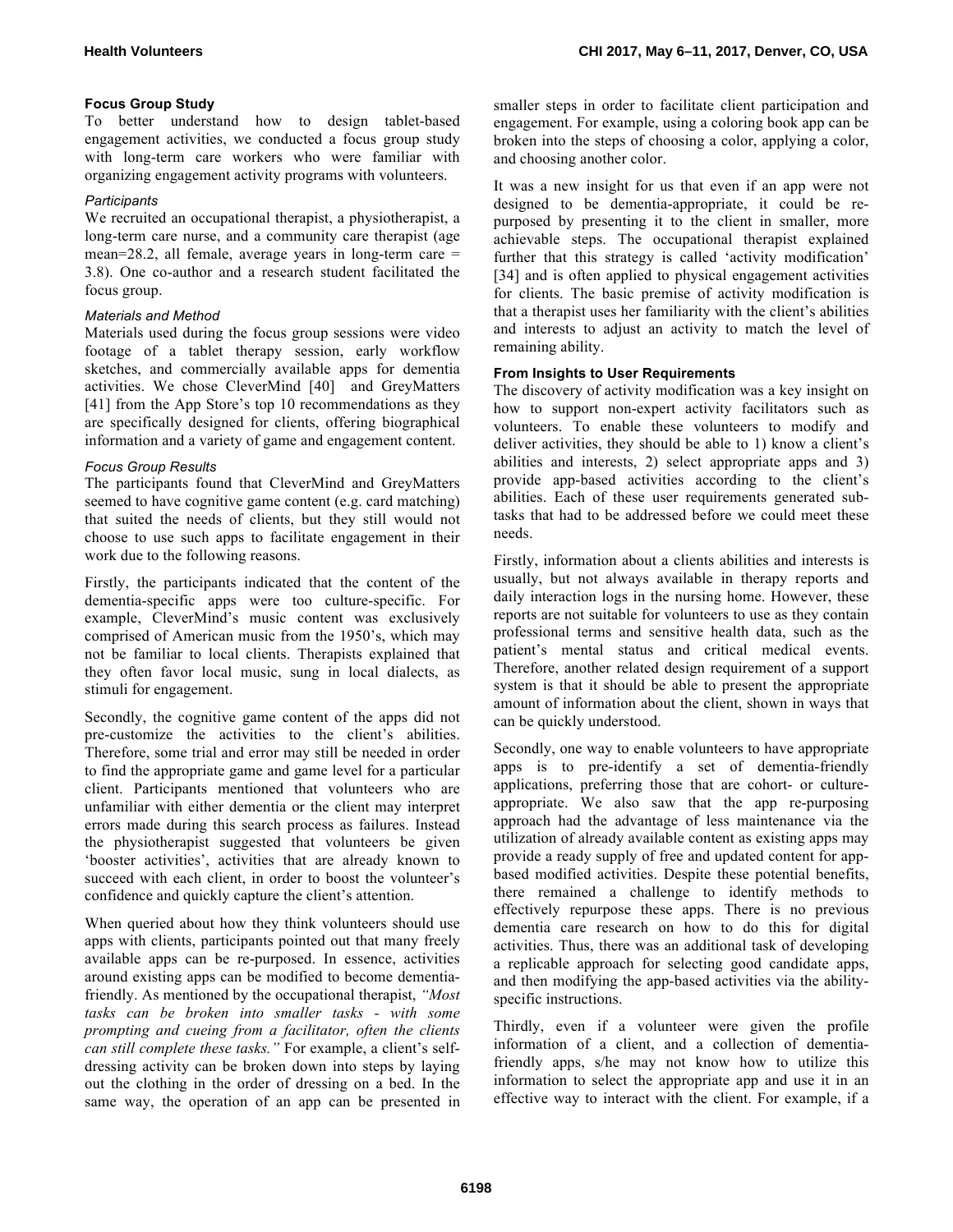

**Figure 1: VITA System Components: Profile (left), Activity Kit (center, with Apps & Instructions) and Activity Guide (right)** 

volunteer knows that a client has low ability to communicate, will she be able to select and present content in a way that is stimulating but does not necessitate verbal response?

Thus, this led us to the third sub-task: not only should the client's profile should be provided, it should also be *pretranslated* into specific instructions on what apps to use and how to use the app in a way that caters to the remaining abilities of the client.

#### **IMPLEMENTATION**

To meet these requirements, we conceptualized the VITA prototype (see Fig. 1) as having 3 linked components:

1. Client Profile: This contains a set of simplified and glanceable biography of a client for volunteers to read before the engagement activity. This includes the client's overall ability level (e.g. *Exploratory*), interests (e.g. *Art/Craft*,) detailed perceptual abilities (e.g. *Hearing: fair*), volunteer role description (e.g. *Give instructions one step at a time*) and notes (e.g. *Prompt often*)

2. Activity Kit: This contains pre-packaged activities for volunteers. It has two major components.

2.1 The first component is a grid of apps categorized by client ability levels and interests.

2.2 The second component is the accompanying instructions on how to use a particular app when interacting with a client of a particular ability level.

3. Personalized Activity Guide: This contains the overall plan on how to interact with a particular client during an engagement session (e.g. *1. Introduce yourself, 2. Begin with "Polly Bubble Tea Maker": Let the resident…*). See bottom of Table 1 for the full example.

In our system, the therapist fills a web-based form so that the system can generate the client's Profile. Based on the stated ability level and interest(s), the system recommends a shortlist of interest- and ability-matched apps from the Activity Kit. Therapists select 3-5 of these activities, and these become the Activity Guide as a visit plan for the volunteer. The volunteer uses all three components to facilitate engagement activities with clients.

#### **Activity Kit Development**

To ensure the activity kit suits the needs of clients, we collaborated with an occupational therapist with more than 3 years of experience in creating and delivering engagement activities to form the development team. The following section describes the procedure for developing the kit.

First, we defined the types of interests and abilities that the contents of the Kit would cater for. For interest areas, we selected 5 interest areas based on previous literature [16]: reminiscence, household-linked activities, games, arts and crafts, and chatting,

For ability categorization, we looked at several available tools that can used to categorize clients ability levels (e.g., Allen's Cognitive Levels), and selected Pool Activity Levels (PAL) [42] as it is a well-established framework and has been previously utilized by other customized engagement activity programs [e.g.17,33]. PAL describes four ability levels. These are activities that require planning (Planned), activities that are only exploratory in nature (Exploratory), activities that are selected for their sensory (sound, sight) qualities (Sensory), and activities that trigger reactions (Reflexive). We excluded Reflexive activities because these require the use of direct physical stimulation to raise self-awareness levels of clients, and were therefore less appropriate for volunteers. Examples of these activities are stroking a person's arm or food tasting, which can be risky or too invasive for non-experts [28], as clients at this level of severity are often frail or uncommunicative. Combining the chosen interests and ability levels, we had a grid of 5 (interests) x 3 (ability levels) in our Activity Kit.

Next we looked for apps that would fit into this grid. We reviewed more than 80 apps and shortlisted 38 apps. With these, we began drafting app-specific facilitation instructions based on the abilities of the client in each ability level (Fig. 1, center). With the collaborating therapist, we wrote instructions to help volunteers understand *how* to modify tasks, *when* to prompt for responses, and *what* overall goal of the activity was. As we wrote the instructions, we obtained client input by testing these apps and instructions with clients at the nursing home.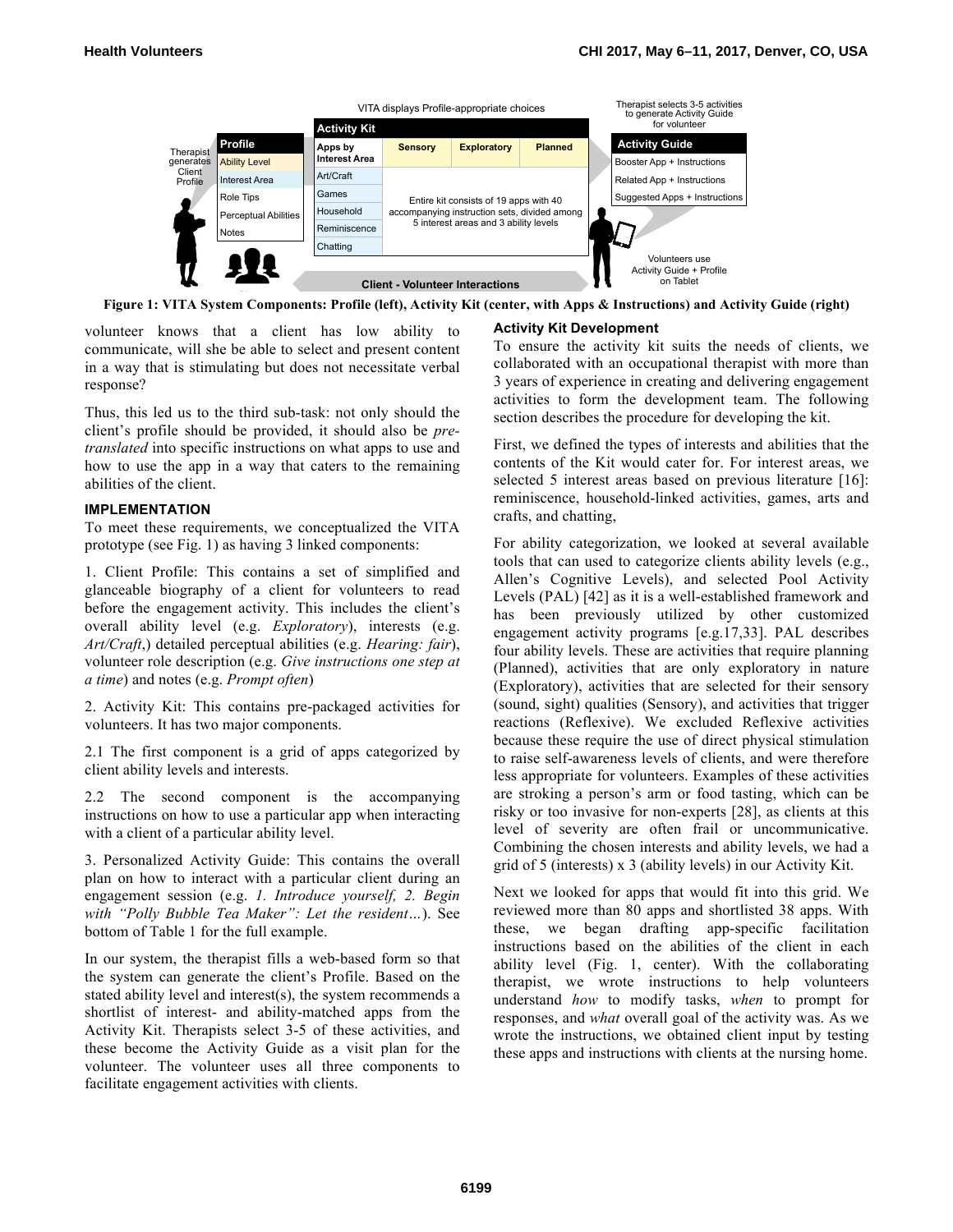|                                                                  | <b>Sensory Level Abilities</b>                                                                                             | <b>Exploratory Level Abilities</b>                                                                                                                                             | <b>Planned Level Abilities</b>                                                                                                                      |
|------------------------------------------------------------------|----------------------------------------------------------------------------------------------------------------------------|--------------------------------------------------------------------------------------------------------------------------------------------------------------------------------|-----------------------------------------------------------------------------------------------------------------------------------------------------|
| Persona of<br>client                                             | Client may be easily distracted or<br>demonstrate poor attention span,<br>requiring plenty of guidance during<br>activity. | Client may have moderate attention<br>span and can be encouraged to<br>participate more actively.                                                                              | Client may have only mild impairments,<br>may express preferences, and require<br>only light guidance in order to sustain<br>activity.              |
| <b>Client Attention</b><br>Span                                  | Write activities that do not require<br>linking of steps from one action to the<br>next.                                   | Write activities that support client to<br>follow 1-2 step instructions.                                                                                                       | Write activities that support client to<br>follow 2-3 step instructions or make<br>own choices.                                                     |
| <b>Client Problem</b><br>Solving                                 | Write activities that have no<br>requirement for choice-making or<br>problem-solving.                                      | Write activities that have no<br>requirement for problem-solving but<br>prompts for client's choice.                                                                           | Write activities that offer some<br>problem-solving tasks and encourage<br>clients to make choices.                                                 |
| Gameplay<br>Objective of<br>App                                  | Choose apps with little gameplay<br>objective – purely for sounds or visual<br>appeal.                                     | Choose apps with game objective or<br>scoring system present.                                                                                                                  | Choose apps with objective or scoring<br>system present.                                                                                            |
| <b>Example App</b>                                               | <b>Fireworks Arcade</b>                                                                                                    | Polly Bubble Tea Maker                                                                                                                                                         | Polly Bubble Tea Maker                                                                                                                              |
| <b>Example App-</b><br>based<br><i><u><b>Instruction</b></u></i> | Use 'Start Show' option. Talk about<br>fireworks, celebrations, and childhood<br>memories                                  | Let the resident try to follow each<br>instruction. When needed, help to read<br>the instructions or point out the correct<br>place to tap. Encourage and praise<br>each step. | Let the resident lead. Only if needed,<br>Help to read the instructions only if<br>needed. Encourage resident to<br>complete the task on their own. |

**Table 1 Method of Developing Activities for the Activity Kit. Each activity is made up of an app and instructions for facilitation of engagement. The top section describes the type of apps to pick, and how to write facilitation instructions for a client's particular ability level. The bottom section provides examples. Note that the same app with different instructions can be used for different ability levels (e.g.,** *Polly Bubble Tea Maker* **is used for both the** *Exploratory* **and** *Planned* **ability levels).**

Apps were removed from the shortlist if clients found them too difficult despite the task breakdown, or if they were found to have practical problems such as not functioning on the target device, needing a consistent Wi-Fi signal, or having too many disruptive advertisements. For the final list of 19 apps, we created and tested 40 activities (apps and their instructions). Our method of creating these activities is presented in Table 1.

#### **Profile Development**

As mentioned earlier, we needed to present profile information effectively. Our early paper prototype, which contained the information requested by volunteers in our related work, had too much information. During pilot studies with 10 nursing home volunteers, we found that the volunteers retained only 3–4 Profile elements. Based on this feedback, we further reduced the Profile to what is seen on the left of Fig. 1 - client's interest area(s) and ability level, general instructions on the volunteer's conduct when interacting with clients at a particular PAL ability level are condensed to a maximum of four bullet points. The client's perceptual abilities are presented as a glanceable icon set focusing on the most salient characteristics (hearing, sight, speech, and manual dexterity with a tablet). Finally, there are some written notes from the collaborating therapist regarding the client (e.g., *"prompt often").* In this way, we balanced the information delivered to a non-primary caregiver (volunteer) with the ability of the caregiver to process and use the information.

#### **Formative Testing**

Since the Activity Kit as a whole was developed with one collaborating occupational therapist, we decided to validate it with an unrelated group of experts to give feedback on the Kit. We asked three community care therapists to give feedback on the Activity Kit (n=3, all female, age

mean=29.3, total years in dementia care=15). Overall the therapists concurred that the Kit would be useful for their work, the activity associated with each app was easy to understand. They provided some specific suggestions such as shortening some instructions further and adding instructions to ensure that the tablet volume is turned up sufficiently high. These suggestions have been incorporated in the kit.

We also pilot tested the Activity Guide. Our early prototypes contained 3 suggested activities from the Activity Kit, presented in order of execution. Participants in the pilot tests felt constrained by the too-strict activity prescription. We concluded that extreme specificity worked against the purpose of the Activity Guide, which was to enable volunteers to be proficient in interacting with the client. Subsequently, we limited the plan to the first two activities, but for the remaining activity slot, we encouraged the volunteer to actively choose from a suggested list of up to three activities. By permitting leeway, we wanted to encourage the volunteer to take a pro-active role in the engagement facilitation process.

At the end of the development process, we had a glanceable client Profile that helped to quickly introduce salient information on a client to a volunteer. The Activity Kit contained 19 apps and 40 instruction sets, of which 10 were for Sensory Activities, 18 for Exploratory Activities, and 12 for Planned Activities (Fig. 1). Therapists could use the client ability level and interest area to locate appropriate activities in the Activity Kit in order to generate customized Activity Guides. Activity Guides consisted of 1–2 known successful activities as the initial activity (Booster), followed by a second related activity (Related). Finally, there would be a few alternative activities (Suggested). With the content of VITA iterated to a reasonable point of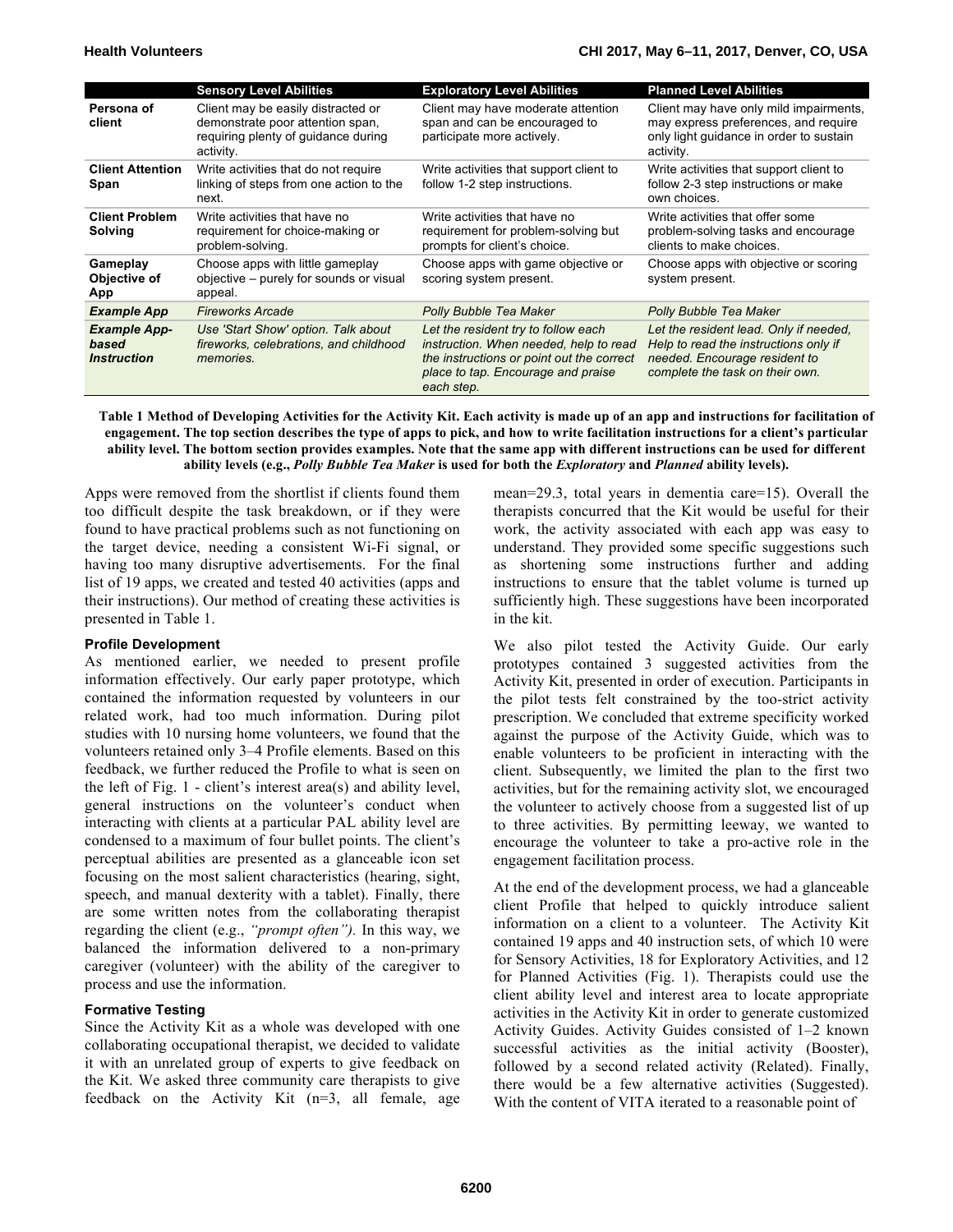|                                  | Control<br>Condition | <b>VITA</b><br><b>Condition</b> | Therapist<br><b>Condition</b> |
|----------------------------------|----------------------|---------------------------------|-------------------------------|
| <b>Client Profile</b>            | Yes                  | Yes                             | Yes                           |
| <b>Activity Kit Apps</b>         | Yes                  | Yes                             | Yes                           |
| <b>Activity Kit Instructions</b> | N٥                   | Yes                             | No                            |
| <b>Activity Guide</b>            | No                   | Yes                             | No                            |

**Table 2 Evaluation Conditions**

development, we turned to a summative evaluation to confirm the usefulness of VITA.

## **EVALUATION**

We conducted a study to investigate how VITA compares against the current practice of tablet-based engagement activities (Control Condition) and with the best-case scenario, a one-on-one, therapist-delivered tablet-based engagement activity (Therapist Condition).

# **Participants**

# *Client Participants*

We recruited client participants from our partner nursing home. The inclusion criterion was a documented diagnosis of dementia. The exclusion criteria were: the client had an accompanying diagnosis of bipolar disorder or schizophrenia, had no dexterity or movement in either hand, could not be seated in a chair/wheelchair, had a MMSE (Mini Mental State Exam) score of 23 or above, or was younger than 60 years of age.

Fourteen potential participants were identified. Three of the potential study participants' next-of-kin could not be reached for consent. One client refused to participate in the activity, and another was unwell. Replacements were purposively sampled in order to have clients for each ability level represented in the study. This resulted in 9 clients for our study (male n=5; age *M*=84.3, *SD*=8.6; MMSE *M*=13.4, *SD*=6.4). Ethnic representation of the participants included 6 Chinese, 1 Indian, and 2 clients of Eurasian origin. There were 3 participants at each ability level.

The home's occupational therapist profiled these participants to determine their PAL ability level, interests, and perceptual abilities with regard to tablets (visual, auditory, speech, and manual dexterity). These elements became the contents of the client's Profile. The time between Profile creation and the completion of evaluation was less than three weeks.

#### *Volunteer Participants*

Volunteer participants were students recruited from three tertiary institutions who were already visiting the home for service learning projects. Participants were compensated for their travel costs with a grocery voucher.

In all, 18 volunteer participants were recruited (male n=9; *M*=21.1, *SD*=4.2). Participants completed a pre-session questionnaire for control information on any prior experience with dementia, and languages spoken for matching with the clients. None of the volunteer



**Figure 2 Study Design Showing Counterbalancing Order for Control and Test with Clients (C) and Volunteers (V)**

participants reported any dementia-care training or having lived with older adults with dementia.

# **Apparatus**

Our application launcher was loaded onto 4 Samsung Tab Pro 10.1 Tablets, running Android v. 4.4.2. For recording video, we used 4 Sony HDR-XR550E cameras with shotgun microphones attached to increase sound quality.

# **Method**

# *Study Design*

Our study involved 2 factors: Content delivery method and client's ability level. Content delivery method had three levels Control, VITA and Therapist. The client's ability level had three levels (Sensory, Exploratory, and Planned). Content for each condition is listed in Table 2. The Control condition mimics current practice where volunteers are given apps selected by care staff with general instructions. In the VITA condition, volunteers have the additional access to the facilitated instruction supplied by the Activity Kit. In the Therapist condition, a Therapist facilitates engagement as an expert, using just the Activity Kit apps.

Our study comprised of two sets of participants: clients and volunteers. To avoid potential interference between the test conditions, it would have been preferable to use a betweensubject design for the delivery method factor for both types of participants.

However, due to the difficulties we had recruiting suitable clients, we were only able to conduct between-subjects testing for volunteers. Thus, the volunteers were randomly assigned to Control or Test, but met the same clients for all experimental conditions (within-subject for the clients).

The study design is detailed in Fig. 2. While involving the same clients in multiple test conditions may risk learning effects, in practice, the risk is largely reduced for these clients due to memory impairments [5]. To further reduce any risk, we applied a washout period of 6 days between conditions. At the same time, within-subjects testing for clients is particularly useful, as it helps to account for variance introduced by each client's unique set of abilities. Such study designs are not uncommon, especially for studies with caregiving dyads [e.g. 26].

All testing took place in the morning between 9 am and 11 am when the clients are the most alert. Volunteer participants were given 15 minutes to familiarize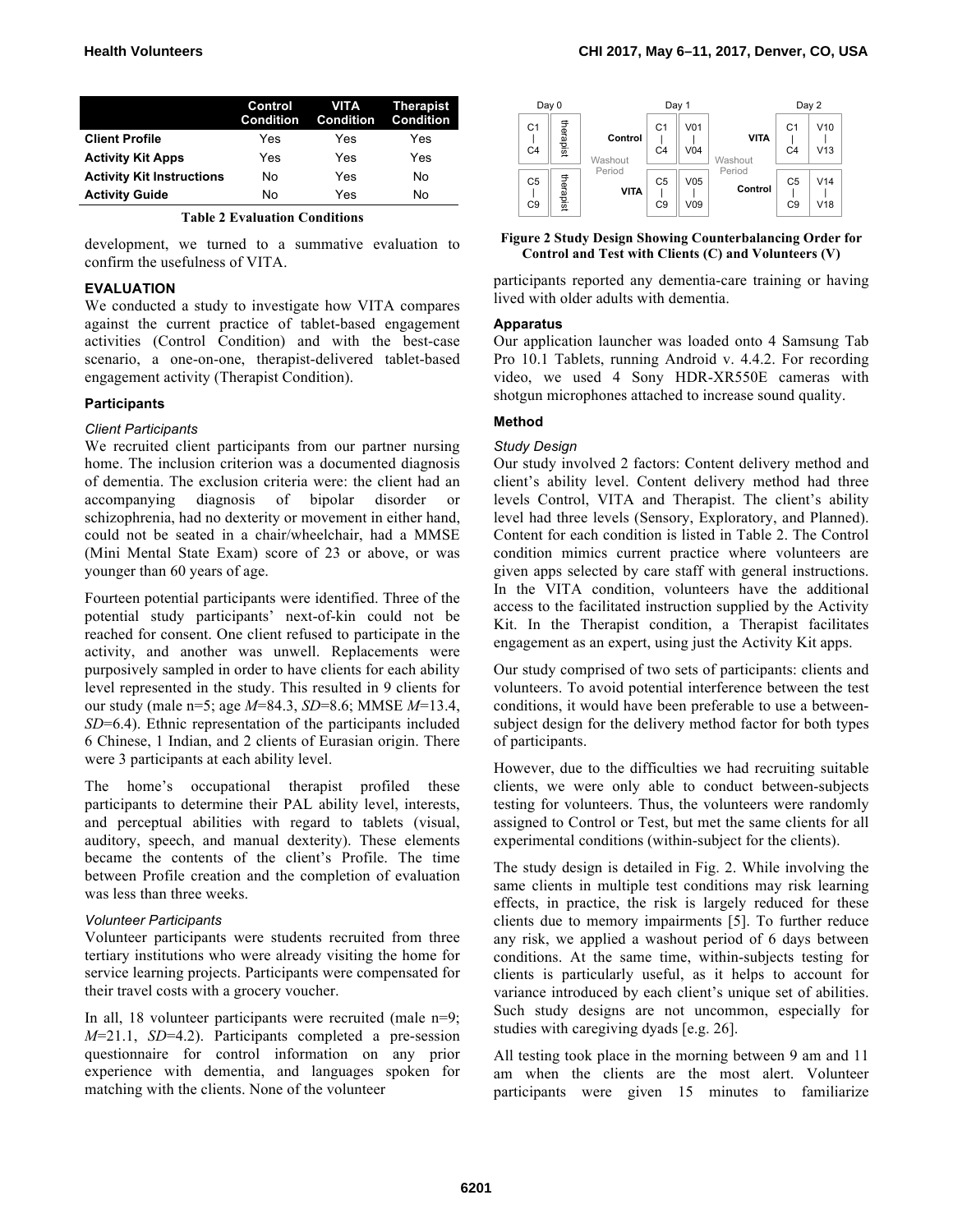themselves with the Profile, Activity Guide and the preloaded apps on the tablet.

# **Testing Setup**



**Figure 2 Testing Setup**

Subsequently, they were briefly introduced to the client in the testing room and were asked to offer the activities "based on the Profile and Guide", for up to 30 minutes. If the client indicated that they wanted to stop, they could do so. A video camera was set up for a medium, frontal view of the volunteer and the client (Fig. 3).

# **Measures**

# *Client Engagement Measure*

Since clients cannot self-report on their level of engagement, we selected a behavioral observational scale as the measuring instrument. Cohen-Mansfield's Observational Measure of Engagement (OME) was created specifically to measure engagement behavior. The OME is a validated method for measuring engagement and has been widely used at nursing homes [8]. For full psychometric properties of the OME, see [6].

In the OME, a trained observer uses a scored checklist to determine client *attitude* and *attention* during engagement. The method converts the observed behaviors into a numerical score between 2 to 34. A maximum score would require the client to be very attentive, to the point of being proactive, and maintain a very positive attitude, laughing and interacting continuously. On the other hand, the theoretical minimum would require a completely inattentive client who was disruptive or distracted most of the time, with a highly negative attitude.

To ensure objective scoring, two research assistants were trained on a 15-minute sample video of clients interacting with tablets. Discussion of the OME coding followed, as feedback for their coding choices. After training, they coded the client-volunteer interaction videos independently. Cohen's κ showed high agreement between the two coder's observations  $(0.82, p<0.01)$ . Since the value was consistent with previously reported OME values [7], the scores were averaged to arrive at the final client engagement scores.

#### *Volunteers' Measure*

We constructed a post-session 14-item questionnaire to measure the following responses: usability of the system (6 items), usefulness of the client Profile (2 items) and activity guide (2 items), satisfaction with the apps used (2 items), and the amount of information presented (2 items). Items were graded on a 5-point Likert scale, which resulted in a score of 10 for each segment.

# **RESULTS**

# **Client Engagement**

Since the delivery method was a within-subject factor for clients, but client ability level was a between-subject factor, we conducted a two-way mixed ANOVA to compare the effect of the three delivery methods and three client ability levels on engagement scores. However, since the sample size was relatively small and the data was non-parametric, we used Aligned Rank Transform (ART) [38] as the statistical test. Fig. 4 (left) presents the engagement scores by clients' ability level and delivery method.

We found a significant main effect on the delivery method  $(F_{2,12}=8.00, p=.006)$ . Pairwise t-Tests with Tukey corrections showed that the engagement measure score of both the VITA (*M*=25.7) and Therapist (*M*=26.1) delivery methods are significantly better than that of Control method  $(M=21.8)$  (all  $p < .05$ ). No significant difference was found between the engagement measure of VITA (*M*=25.7) and Therapist (*M*=26.1) delivery methods (*p*=.99).



**Figure 4 Clients' Average OME Score (standard error) (left) and Volunteer Guide Assessment by Delivery Method and Clients' Ability level (right)**

These results have two implications. Firstly, volunteers in the VITA condition had a significantly higher client engagement score than in the Control condition, with an average increase of 18%. Cohen's effect size for client engagement (0.838) suggests a high practical difference between control and VITA delivery methods. Secondly, with the use of the Activity Guide, volunteers could achieve levels of client engagement comparable to an expert's.

#### **Volunteers' Assessment of the Activity Guide**

Unlike the previous analysis, the delivery method for volunteers is a between-subject factor with only two levels. Therefore, using ART again, we carried out a two-way ANOVA to compare the effect of the delivery methods and client ability level on the volunteers' assessment of the Activity Guide. In Fig.4 (right) the chart shows the volunteers' assessment of the Activity Guide component of VITA across delivery methods and client levels.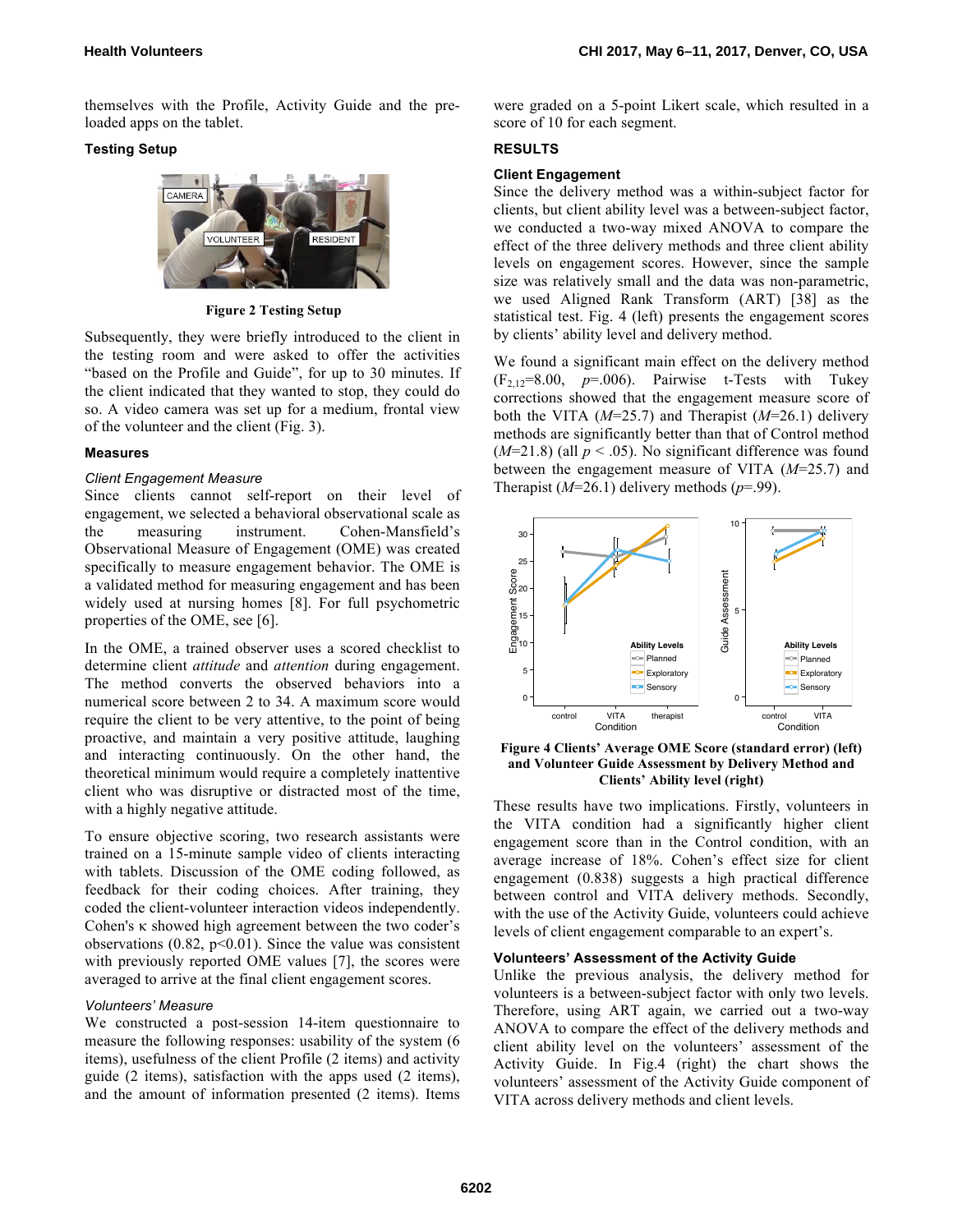We found a significant main effect on delivery method  $(F_{16}=12.56, p=.01)$ , indicating that overall, volunteers perceived VITA to be useful. However, there was also a significant main effect on ability level  $(F_2,6=5.69, p=.04)$ , and a marginal significance on the interaction term  $(F_{2,6}=3.71, p=.09)$ . A visual examination of the interaction plot Fig. 4 (right) suggests it was the Planned Level data that was the source of the interaction effect. When we removed the data from Planned Level clients, and ran the ANOVA again, there was only a significant effect of the condition  $(F_{1,4} = 19.3, p = .01)$ , and no main effect from the Ability Level ( $F_{1,4}=1.6$ ,  $p=.27$ ).

These findings suggest that volunteers interacting with Planned Level residents had a different perception of the utility of VITA, as compared to those with Sensory and Exploratory residents. In other words, the results suggest that volunteers interacting with clients at the lower levels of ability (Sensory and Exploratory) perceived the Activity Guide to be more useful, even though the actual difference in Resident outcomes was not large.

As might be expected, there were no other significant differences among volunteers' ratings of the Profile content (*M*= 8.56, *SD*=1.46), quality of apps used (*M*= 8.22, *SD*=1.35), amount of information (*M*= 8.22, *SD*=1.26), and system usability (*M*= 23.50, *SD*=3.01).

# *Qualitative Findings*

To explain the findings, we examined the videos of volunteers' usage of the Activity Guide provided in VITA and report also their post-session verbal feedback. In the Control condition videos, we observed volunteers having to spend more time experimenting and briefly testing some apps before finding an appropriate app for the client. In contrast, volunteers in the VITA condition appeared more confident of their choices and spent more of their time explaining the content of the applications and consequently engaging the client. Post-session interviews with volunteers shed light on this observation. Volunteer P8 (VITA condition) said this of the system: *"Easier way to get to know elderly because of Profile. (The) recommendations were great, and guide was very good. (The) information was adequate, nothing else was needed".*

Volunteers also appeared more confident in leading the client. This might have been the result of having the activity 'booster' which improved the likelihood that the client would be interested. One of the reported benefits of using the Activity Guide was to help to specify the choices of engagement activities. Volunteer P1 (VITA condition) said that the customized instructions helped her to "...*select only what was important for the apps. Otherwise there were too many and I didn't know what he wants."* The list of activities also acted as a backup plan. When encountering disinterest in the 'booster' activity, Volunteer P11 (VITA condition) related her coping experience: *"Some apps were not appropriate. Even though I started with Float Free, the* 

*resident got bored, so (I) try (sic) other things... Water Colors was better."*

In contrast Volunteer P3 (Control condition) said: *"Enough info – yes, it's mainly information for starting to know about elderly. More information would be nice if...if elderly have used system before, show information about their preference and interest! You should recommend apps for each one."*

Finally, the videos show that volunteers in the VITA condition gave instructions more slowly, in a step-wise manner. This was in accordance with the instructions to offer single step guidance to the more severely impaired clients. The effectiveness of this behavior aligns with Jost et. al. [20]'s finding which suggested training dementia care volunteers to 'match pace' with the client. On the whole, the Activity Guide was functioning as intended in supplying appropriate content and instructions.

However, the volunteers who were paired with Planned Level clients expressed a conflicting wish. When shown both Guides, Volunteer P7 (VITA condition) preferred having fewer instructions: *"Variety was good to have. (The) Profile helps to start communicating, but Guide B is more preferred, even though Guide A (VITA) had more detail."* She felt it gave her more flexibility to respond to the client.

Another volunteer in the Control condition, P9, preferred the Guide version she was given, and reported thinking that she should *"hold back more during the session, to let the client direct it."* It seemed that less specificity was preferred when interacting with Planned Level clients.

# **DISCUSSION**

Overall, both qualitative and quantitative findings lead us to conclude that VITA, composed of recommended apps and ability-customized facilitation instructions, can be used by volunteers to improve efficacy in engaging residents with dementia, with possibly a stronger perceived value among volunteers engaging clients with lower abilities. In addition to the main findings, we also have a few learning points, which we elaborate below.

# **Differential Results by Dementia Severity**

A handful of previous work on engagement stimuli studies [9, 10] showed that higher functioning clients may have differing responses when compared to lower functioning clients, but little explanation was offered beyond having a longer attention span. In the case of this study, our Planned Level clients appeared to retain the ability to express preferences and maintain conversation with the facilitating partner. Since volunteers could get direct and immediate feedback from the clients, the verbal exchange was likely the most effective form of communication. This reduced the value of additional instruction, as indicated by the feedback from volunteers who used Activity Guides for Planned Level clients.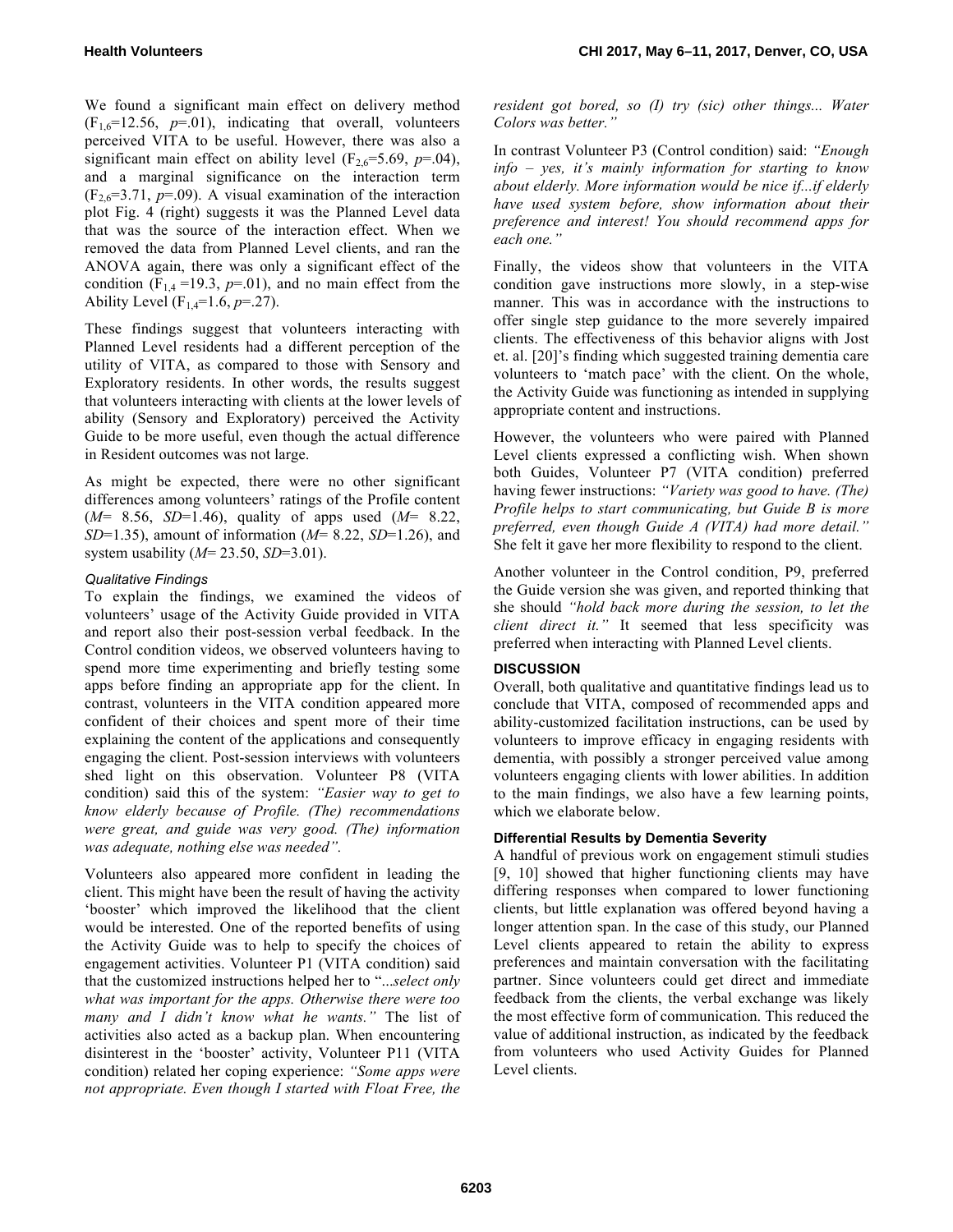However, for clients who had lower abilities, just providing the pre-selected apps and Profile information to volunteers was not enough. It may be that this segment of the client population has more impaired communication, and inexperienced volunteers lack the ability to compensate for this loss. In this case, simple trial and error with the client did not work well, as it is difficult for the volunteers to get the needed feedback so that s/he can adapt his/her behavior to the situation. More specific guidance seemed to be appreciated by the volunteers.

These differential results may have implications for other dementia engagement researchers, as it raises the importance of analyzing intervention outcomes by client impairment severity, which is not often done. Such analyses will enable a better understanding of how interventions may be targeted. Considering that dementia is a progressive disease, understanding the effect of interventions over different stages of the disease will help the design of systems that should adapt to changes in the target user over time.

#### **Improving Information for Volunteers**

In our design, we took pains to iteratively and consultatively develop the Profile. We attempted presenting more types of background information (e.g. family history), but volunteers still appeared unable to process the information toward improving their interactions with people with dementia. Consequently, the design of the resulting Profile preferred glance-ability and ease of understanding over depth of information.

The process of Profile development uncovered a discrepancy between what volunteers have previously expressed an interest in and what volunteers can actually utilize. This is an important learning point for future work in client information systems for volunteers: even when volunteers express a specific need for information, the delivery of such information needs to be carefully balanced with how it can be digested and applied.

This did not mean that Profile content was of no use in the process of improving volunteer efficacy. Profiling for interest and ability levels formed the basis by which the Activity Guide, which *was* effective, was created. Thus, while our findings affirm related work on the importance of profiling, this study additionally suggests that inexpert caregivers should be helped in closing the knowledgebehavior gap by efficiently *translating and presenting* such information as appropriate instructions for interacting with each individual with dementia.

#### **Reducing effort to maintain volunteer programs**

VITA has the potential to reduce the amount of work needed to maintain an engagement activity program. Together, the profiling (up to 30 minutes), activity selection and guide generation (up to 20 minutes) result in a total customization time of less than an hour. Similar physical activity customization programs require about 8 hours of therapist time to customize activities for each client and train each caregiver [16]. According to the home's

therapist, each Profile can be valid for about 6 months. Training time for volunteers was set at 15 minutes in this assessment, which is far less than the previously mentioned studies that place volunteer training at a minimum of 5 hours. Therefore, despite the initial time investment to curate an Activity Kit (which is highly re-useable), VITA can result in significant time savings.

#### **Summary of VITA development**

As mentioned in the development section of this paper, localized, culture- and cohort-specific content is an important element of engagement among clients. Thus, we present here the process of creating the VITA (Fig.5) for other care centers wishing to implement a tablet-based engagement activity program that utilizes the services of non-expert facilitators.



**Fig. 5 VITA Creation Workflow**

#### **Limitations and Future Work**

Although the result of our study is promising, a longer-term evaluation is needed to examine other related outcomes such as a reduction in negative psychosocial behaviors and impacts on the nursing home's management of volunteers. A longer-term study would enable increased understanding of sustainability and viability of VITA in the community, while unpacking further how to meet the different needs of clients with milder impairments.

#### **CONCLUSION**

The goal of our work was to meet an observed need for systems to support volunteer interactions when facilitating engagement activities to clients. In our evaluation, we found that VITA, the artifact resulting from our iterative design process could improve engagement outcomes for clients, by translating biographical information into actionable activities for untrained volunteers. In so doing, the system benefits nursing homes via the creation of a potentially stable resource for engagement activities out of a non-expert, transient volunteer population, and by saving time in deploying a volunteer expertise improvement program. In enabling more effective caregiving by volunteers, VITA represents advancement toward improving the quality of life for nursing home residents living with dementia.

#### **ACKNOWLEDGEMENTS**

This research is supported by the NUS Academic Research Fund T1 251RES1617. We thank all our participants and the staff of Villa Francis Home of the Aged who shared their valuable time and experience with us.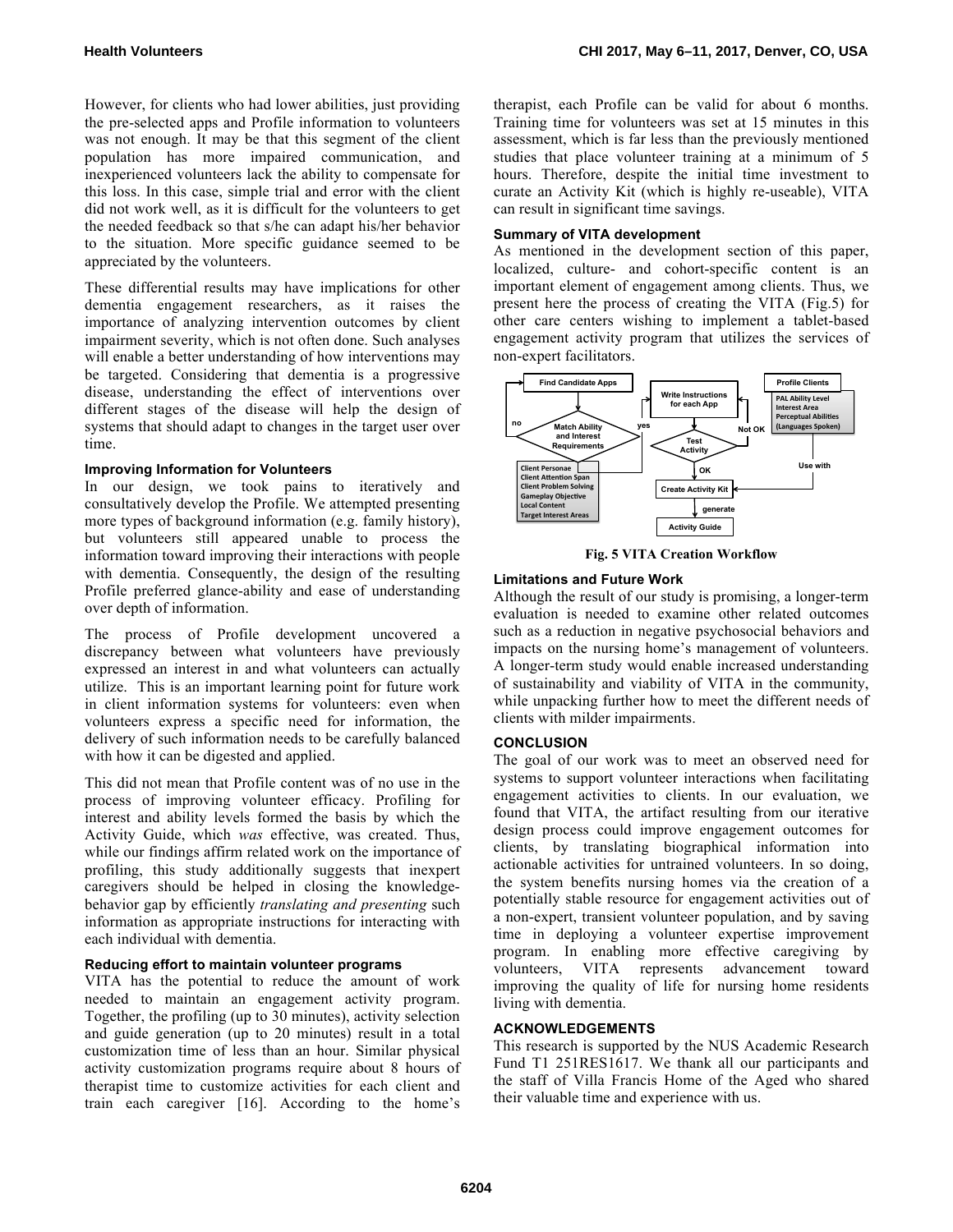# **REFERENCES**

- 1. Arlene J. Astell, Maggie P. Ellis, Lauren Bernardi, Norman Alm, Richard Dye, Gary Gowans, and Jim Campbell. 2010. Using a touch screen computer to support relationships between people with dementia and caregivers. *Interacting with Computers* 22, 4: 267– 275. https://doi.org/10.1016/j.intcom.2010.03.003
- 2. Linda L. Buettner. 1999. Simple Pleasures: A multilevel sensorimotor intervention for nursing home residents with dementia. *American Journal of Alzheimer's Disease and Other Dementias* 14, 1: 41– 52. https://doi.org/10.1177/153331759901400103
- 3. Sheung-Tak Cheng, Pizza K. Chow, Edwin C. S. Yu, and Alfred C. M. Chan. 2012. Leisure activities alleviate depressive symptoms in nursing home residents with very mild or mild dementia. *The American Journal of Geriatric Psychiatry: Official Journal of the American Association for Geriatric Psychiatry* 20, 10: 904–908. https://doi.org/10.1097/JGP.0b013e3182423988
- 4. Jenny C. C. Chung. 2009. An intergenerational reminiscence programme for older adults with early dementia and youth volunteers: values and challenges. *Scandinavian Journal of Caring Sciences* 23, 2: 259– 264. https://doi.org/10.1111/j.1471-6712.2008.00615.x
- 5. J J Claus, E Mohr, and T N Chase. 1991. Clinical trials in dementia: learning effects with repeated testing. *Journal of Psychiatry and Neuroscience* 16, 1: 1–4.
- 6. Jiska Cohen-Mansfield, Maha Dakheel-Ali, and Marcia S. Marx. 2009. Engagement in persons with dementia: the concept and its measurement. *The American journal of geriatric psychiatry : official journal of the American Association for Geriatric Psychiatry* 17, 4: 299–307. https://doi.org/10.1097/JGP.0b013e31818f3a52
- 7. Jiska Cohen-Mansfield, Maha Dakheel-Ali, Khin Thein, and Marcia S. Marx. 2009. The impact of stimulus attributes on engagement of nursing home residents with dementia. *Archives of Gerontology and Geriatrics* 49, 1: 1–6. https://doi.org/10.1016/j.archger.2008.04.002
- 8. Jiska Cohen-Mansfield, Marcia S. Marx, Laurence S. Freedman, Havi Murad, Natalie G. Regier, Khin Thein, and Maha Dakheel-Ali. 2011. The Comprehensive Process Model of Engagement. *The American journal of geriatric psychiatry : official journal of the American Association for Geriatric Psychiatry* 19, 10: 859–870. https://doi.org/10.1097/JGP.0b013e318202bf5b
- 9. Jiska Cohen-Mansfield, Marcia S. Marx, Khin Thein, and Maha Dakheel-Ali. 2011. The Impact of Stimuli on Affect in Persons With Dementia. *The Journal of clinical psychiatry* 72, 4: 480–486. https://doi.org/10.4088/JCP.09m05694oli
- 10. Jiska Cohen-Mansfield, Khin Thein, Maha Dakheel-Ali, and Marcia S. Marx. 2010. The underlying meaning of stimuli: Impact on engagement of persons

with dementia. *Psychiatry Research* 177, 1–2: 216– 222. https://doi.org/10.1016/j.psychres.2009.02.010

- 11. Masashi Crete-Nishihata, Ronald M. Baecker, Michael Massimi, Deborah Ptak, Rachelle Campigotto, Liam D. Kaufman, Adam M. Brickman, Gary R. Turner, Joshua R. Steinerman, and Sandra E. Black. 2012. Reconstructing the Past: Personal Memory Technologies Are Not Just Personal and Not Just for Memory. *Human–Computer Interaction* 27, 1-2: 92– 123. https://doi.org/10.1080/07370024.2012.656062
- 12. Thecla Damianakis. 2007. Volunteers' experiences visiting the cognitively impaired in nursing homes: a friendly visiting program. *Canadian Journal on Aging = La Revue Canadienne Du Vieillissement* 26, 4: 343– 356. https://doi.org/10.3138/cja.26.4.343
- 13. M. H. Davis, J. A. Hall, and M. Meyer. 2003. The First Year: Influences on the Satisfaction, Involvement, and Persistence of New Community Volunteers. *Personality and Social Psychology Bulletin* 29, 2: 248– 260. https://doi.org/10.1177/0146167202239050
- 14. Paul P. Falkowski. 2013. Volunteer programming impact on long-term care facilities. *Thesis*. Retrieved December 27, 2015 from http://digitalcommons.unl.edu/cehsdiss/169/
- 15. Pin Sym Foong and Shengdong Zhao. 2016. Design Considerations for Volunteer Support in Dementia Care. In *Proceedings of the International Symposium on Interactive Technology and Ageing Populations*  $(ITAP$   $'16)$ ,  $54-63$ . https://doi.org/10.1145/2996267.2996273
- 16. Laura N. Gitlin, Laraine Winter, Tracey Vause Earland, E. Adel Herge, Nancy L. Chernett, Catherine V. Piersol, and Janice P. Burke. 2009. The Tailored Activity Program to Reduce Behavioral Symptoms in Individuals With Dementia: Feasibility, Acceptability, and Replication Potential. *The Gerontologist* 49, 3: 428–439. https://doi.org/10.1093/geront/gnp087
- 17. Sara Raquel Costa Guerra, Sara Holtum Demain, Daniela Maria Pias Figueiredo, and Liliana Xavier Marques De Sousa. 2012. Being a Volunteer: Motivations, Fears, and Benefits of Volunteering in an Intervention Program for People With Dementia and Their Families. *Activities, Adaptation & Aging* 36, 1: 55–78. https://doi.org/10.1080/01924788.2011.647538
- 18. Wallis Jansson, Britt Almberg, Margareta Grafström, and Bengt Winblad. 1998. The Circle Model—support for relatives of people with dementia. *International Journal of Geriatric Psychiatry* 13, 10: 674–681. https://doi.org/10.1002/(SICI)1099-

1166(1998100)13:10<674::AID-GPS840>3.0.CO;2-D

19. A. Jost, E. Neumann, and K.-H. Himmelmann. 2010. Synchronized communication between people with dementia and their volunteer caregivers. A video-based explorative study on temporal aspects of interaction and the transfer to education. *Current Alzheimer Research* 7, 5: 439–444.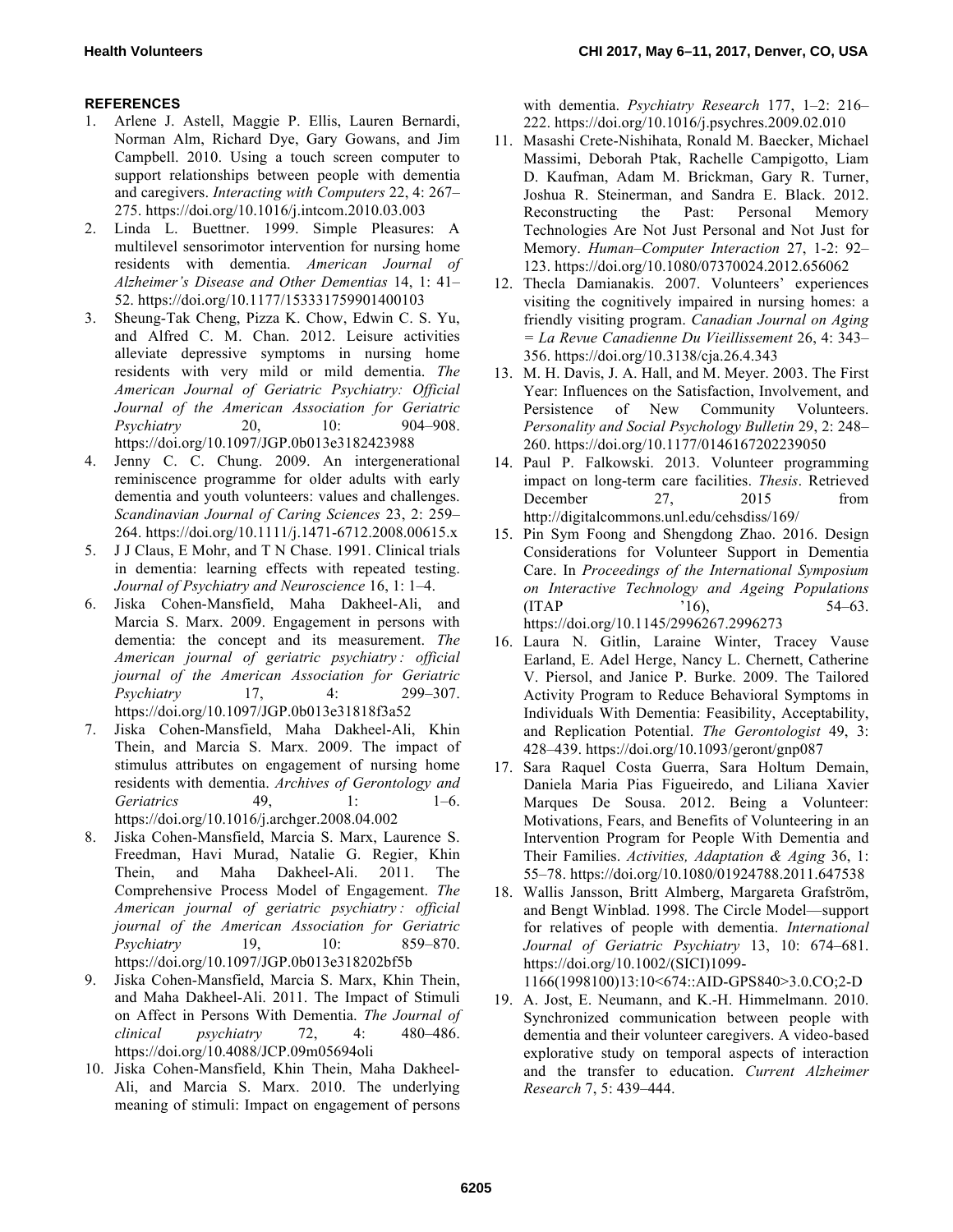- 20. Annemarie Jost, Eva Neumann, and K.-H. Himmelmann. 2010. Synchronized Communication Between People with Dementia and their Volunteer Caregivers. A Video-Based Explorative Study on Temporal Aspects of Interaction and the Transfer to Education. *Current Alzheimer Research* 7, 5: 439–444.
- 21. Barbara B. Kawulich. 2005. Participant Observation as a Data Collection Method. *Forum Qualitative Sozialforschung / Forum: Qualitative Social Research* 6, 2. Retrieved September 5, 2016 from http://www.qualitative-

research.net/index.php/fqs/article/view/466

- 22. Ann Kolanowski and Linda Buettner. 2008. Prescribing Activities that Engage Passive Residents. An Innovative Method. *Journal of gerontological nursing* 34, 1: 13–18.
- 23. Elsa Leone, Audrey Deudon, Julie Piano, Philippe Robert, and Arnaud Dechamps. 2012. Are Dementia Patient's Engagement Using Tailored Stimuli the Same? The Apathy Dilemma in Nursing Home Residents. *Current Gerontology and Geriatrics Research* 2012: e942640. https://doi.org/10.1155/2012/942640
- 24. Elizabeth Lokon, Jennifer M. Kinney Kinney, and Suzanne Kunkel Kunkel. 2012. Building Bridges Across Age and Cognitive Barriers Through Art: College Students' Reflections on an Intergenerational Program With Elders who Have Dementia. *Journal of Intergenerational Relationships* 10, 4: 337–354. https://doi.org/10.1080/15350770.2012.724318
- 25. Neil Maiden, Sonali D'Souza, Sara Jones, Lars Müller, Lucia Pannese, Kristine Pitts, Michael Prilla, Kevin Pudney, Malcolm Rose, Ian Turner, and Konstantinos Zachos. 2013. Computing Technologies for Reflective, Creative Care of People with Dementia. *Commun. ACM* 56, 11: 60–67. https://doi.org/10.1145/2500495
- 26. Kristin Martin-Cook, Linda Hynan, Paul K. Chafetz, and Myron F. Weiner. 2001. Impact of family visits on agitation in residents with dementia. *American Journal of Alzheimer's Disease and Other Dementias* 16, 3: 163–166.

https://doi.org/10.1177/153331750101600307

- 27. Simon McCallum and Costas Boletsis. 2013. A Taxonomy of Serious Games for Dementia. In *Games for Health*, Ben Schouten, Stephen Fedtke, Tilde Bekker, Marlies Schijven and Alex Gekker (eds.). Springer Fachmedien Wiesbaden, 219–232. Retrieved October 27, 2015 from http://link.springer.com.libproxy1.nus.edu.sg/chapter/1 0.1007/978-3-658-02897-8\_17
- 28. Nan D. Musson, Jean Kincaid, Pat Ryan, Betty Glussman, Litha Varone, Nydia Gamarra, Reba Wilson, William Reefe, and Michael Silverman. Nature, nurture, nutrition: Interdisciplinary programs to address the prevention of malnutrition and dehydration. *Dysphagia* 5, 2: 96–101. https://doi.org/10.1007/BF02412651
- 29. Joseph Nagel, Peter Cimbolic, and Margie Newlin. 1988. Efficacy of elderly and adolescent volunteer counselors in a nursing home setting. *Journal of Counseling Psychology* 35, 1: 81–86. https://doi.org/10.1037/0022-0167.35.1.81
- 30. Eva S. van der Ploeg, Tapiwa Mbakile, Sandra Genovesi, and Daniel W. O'Connor. 2012. The potential of volunteers to implement nonpharmacological interventions to reduce agitation associated with dementia in nursing home residents. *International psychogeriatrics / IPA* 24, 11: 1790– 1797. https://doi.org/10.1017/S1041610212000798
- 31. E. Rosa, G. Lussignoli, F. Sabbatini, A. Chiappa, S. Di Cesare, L. Lamanna, and O. Zanetti. 2010. Needs of caregivers of the patients with dementia. *Archives of Gerontology and Geriatrics* 51, 1: 54–58. https://doi.org/10.1016/j.archger.2009.07.008
- 32. Marén Schorch, Lin Wan, David William Randall, and Volker Wulf. 2016. Designing for Those Who Are Overlooked: Insider Perspectives on Care Practices and Cooperative Work of Elderly Informal Caregivers. In *Proceedings of the 19th ACM Conference on Computer-Supported Cooperative Work & Social Computing* (CSCW '16), 787–799. https://doi.org/10.1145/2818048.2819999
- 33. Matthieu Tixier and Myriam Lewkowicz. 2015. Looking for Respite and Support: Technological Opportunities for Spousal Caregivers. In *Proceedings of the 33rd Annual ACM Conference on Human Factors in Computing Systems* (CHI '15), 1155–1158. https://doi.org/10.1145/2702123.2702563
- 34. Maranda A. Trahan, Julie Kuo, Michelle C. Carlson, and Laura N. Gitlin. 2014. A Systematic Review of Strategies to Foster Activity Engagement in Persons With Dementia. *Health Education & Behavior* 41, 1 suppl:  $70S-83S$ . https://doi.org/10.1177/1090198114531782
- 35. Jayne Wallace, Anja Thieme, Gavin Wood, Guy Schofield, and Patrick Olivier. 2012. Enabling Self, Intimacy and a Sense of Home in Dementia: An Enquiry into Design in a Hospital Setting. In *Proceedings of the SIGCHI Conference on Human Factors in Computing Systems* (CHI '12), 2629–2638. https://doi.org/10.1145/2207676.2208654
- 36. Jayne Wallace, Peter C. Wright, John McCarthy, David Philip Green, James Thomas, and Patrick Olivier. 2013. A Design-led Inquiry into Personhood in Dementia. In *Proceedings of the SIGCHI Conference on Human Factors in Computing Systems* (CHI '13), 2617–2626. https://doi.org/10.1145/2470654.2481363
- 37. Gemma Webster and Vicki L. Hanson. 2014. Technology for Supporting Care Staff in Residential Homes. *ACM Trans. Access. Comput.* 5, 3: 8:1–8:23. https://doi.org/10.1145/2543577
- 38. Jacob O. Wobbrock, Leah Findlater, Darren Gergle, and James J. Higgins. 2011. The Aligned Rank Transform for Nonparametric Factorial Analyses